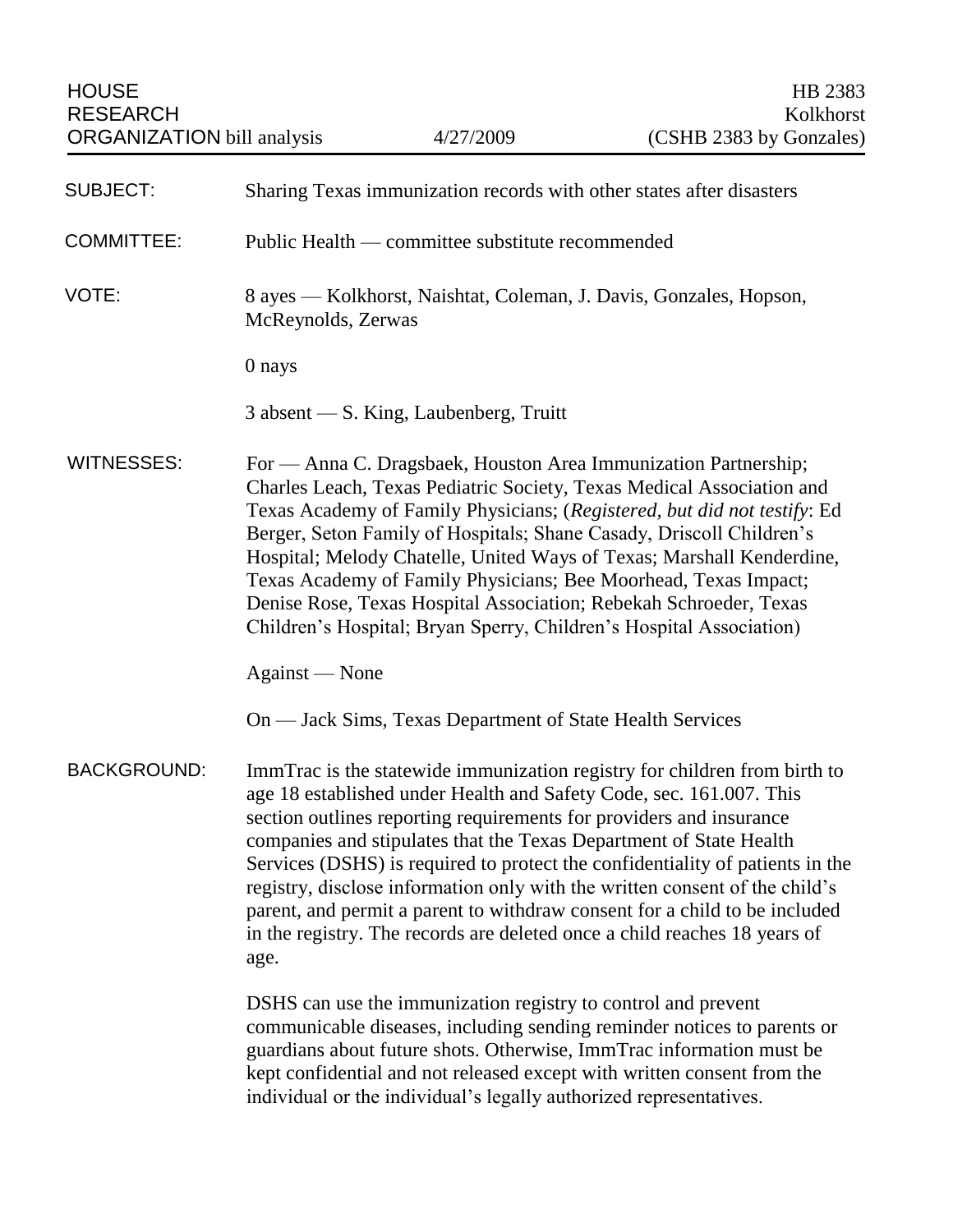## HB 2383 House Research Organization page 2

In 2007, the 80th Legislature enacted SB 11 by Carona, which requires DSHS to maintain a registry of persons immunized to prepare for or in response to a declared disaster, public health emergency, terrorist attack, hostile military or paramilitary action, or extraordinary law enforcement emergency. Government Code, sec. 418.004 defines "disaster" as the occurrence or imminent threat of widespread or severe damage, injury, or loss of life or property resulting from any natural or man-made cause, including fire, flood, earthquake, wind, storm, wave action, oil spill or other water contamination, volcanic activity, epidemic, air contamination, blight, drought, infestation, explosion, riot, hostile military or paramilitary action, other public calamity requiring emergency action, or energy emergency. Health and Safety Code, 161.009 provides that negligent release or disclosure of ImmTrac records or failure to remove or exclude certain records is a class A misdemeanor (up to one year in jail and/or a maximum fine of \$4,000). DIGEST: CSHB 2383 would amend Health and Safety Code, ch. 161 to permit DSHS to share ImmTrac registry information with other state health authorities or local health authorities in other states where Texans have been evacuated or relocated because of a disaster as defined by Government Code, sec. 418.004. The bill also would allow DSHS to receive immunization registry information from health departments in other states or local governments in other states if residents of those states were evacuated or relocated to Texas because of a disaster. The bill would not require consent for inclusion of the other state's immunization records in the registry maintained by DSHS, but release of any individual's information would require the written consent that is required for Texas residents under Health and Safety Code, sec. 161.0073. The Health and Human Services Commission (HHSC) executive commissioner would be required to adopt a rule on how long Texas would maintain an out-of-state immunization registry. At the expiration of that period, DSHS would be required to remove those out-of-state records from ImmTrac. An out-of-state individual, child, or a child's parent, managing conservator, or guardian could remove their information from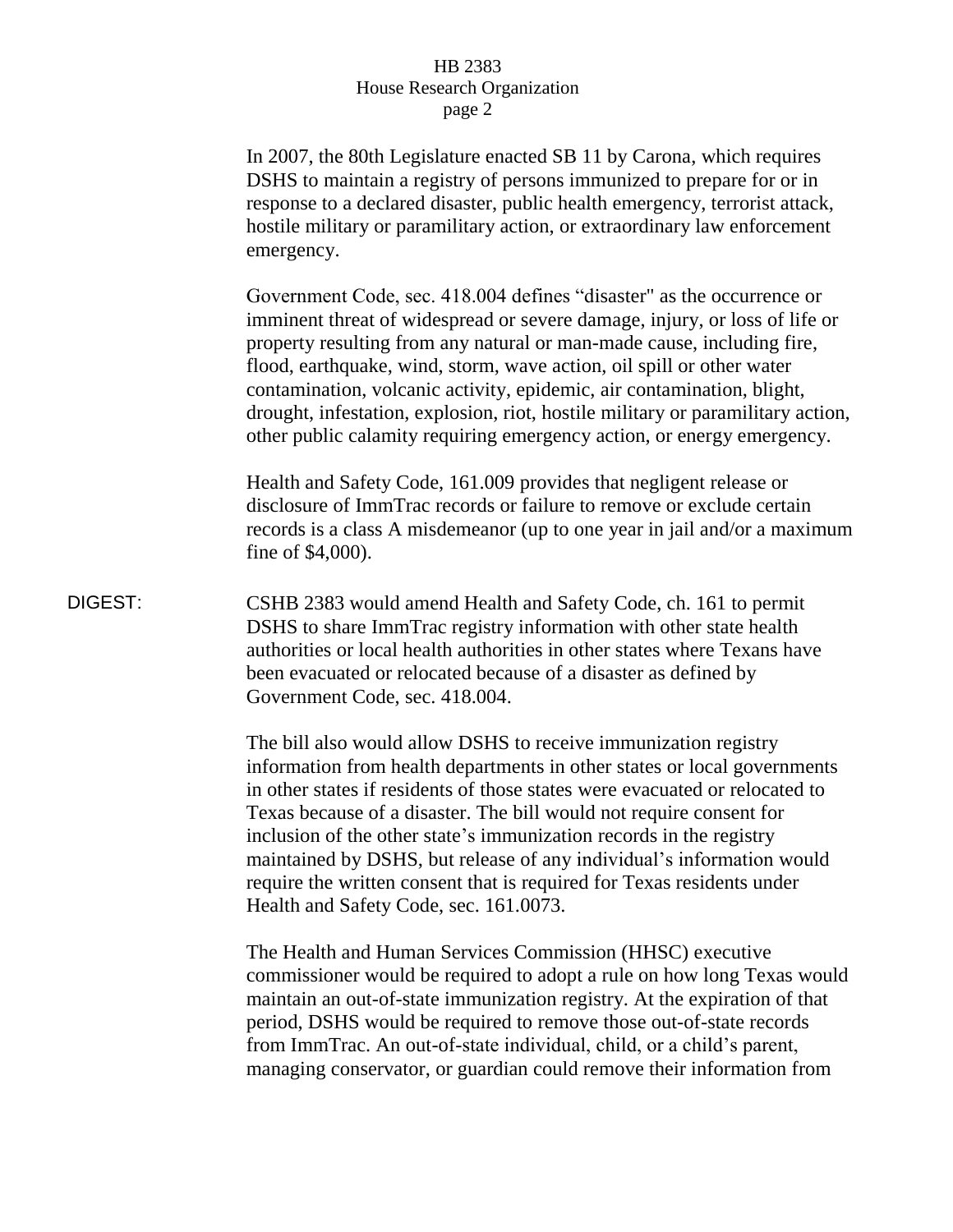## HB 2383 House Research Organization page 3

the registration or permit Texas to keep their immunization records as part of its ImmTrac system.

CSHB 2383 would require the HHSC executive commissioner to negotiate a memorandum of agreement on procedures for the release, use, and receipt of immunization registries with each state to which Texas residents might be evacuated because of disaster. The agreements could include provisions on how long the Texas information could be retained by other states.

The bill would make it a class A misdemeanor (up to one year in jail and/or a maximum fine of \$4,000) for a failure to remove out-of-state immunization records, either on the request of the individual or a child's parent, managing conservator, or guardian or upon the expiration of the period for maintaining the records.

The bill would take effect September 1, 2009.

**SUPPORTERS** SAY: CSHB 2383 would continue the efforts made by Texas to prepare for future emergencies and disasters. Exchange of immunization records among states is permitted under the federal Health Insurance Portability and Accountability Act of 1996 (HIPAA). Evacuees are required to present immunizations to enroll in Texas public schools, and the bill could prevent over-inoculations or delays in administering immunizations. Access to Louisiana immunization records for Katrina evacuees saved almost \$3 million in the Houston area alone by preventing unnecessary immunizations.

> It is prudent public policy to prepare detailed emergency response plans and coordinate efforts among the states and the federal government for disasters and emergencies, even those with an extremely low probability of occurring. Preparing for all emergencies would not be costly but could have huge benefits in the future.

> CSHB 2383 would require the HHSC executive commissioner to identify states that might have to receive Texans in the case of an emergency or other disaster and to make a good faith effort to reach memoranda of agreement. Planning could proceed without them, but it would be best not to wait until a crisis to make decisions. Texas was able to work with Louisiana to secure immunization registry information, but a formal legal